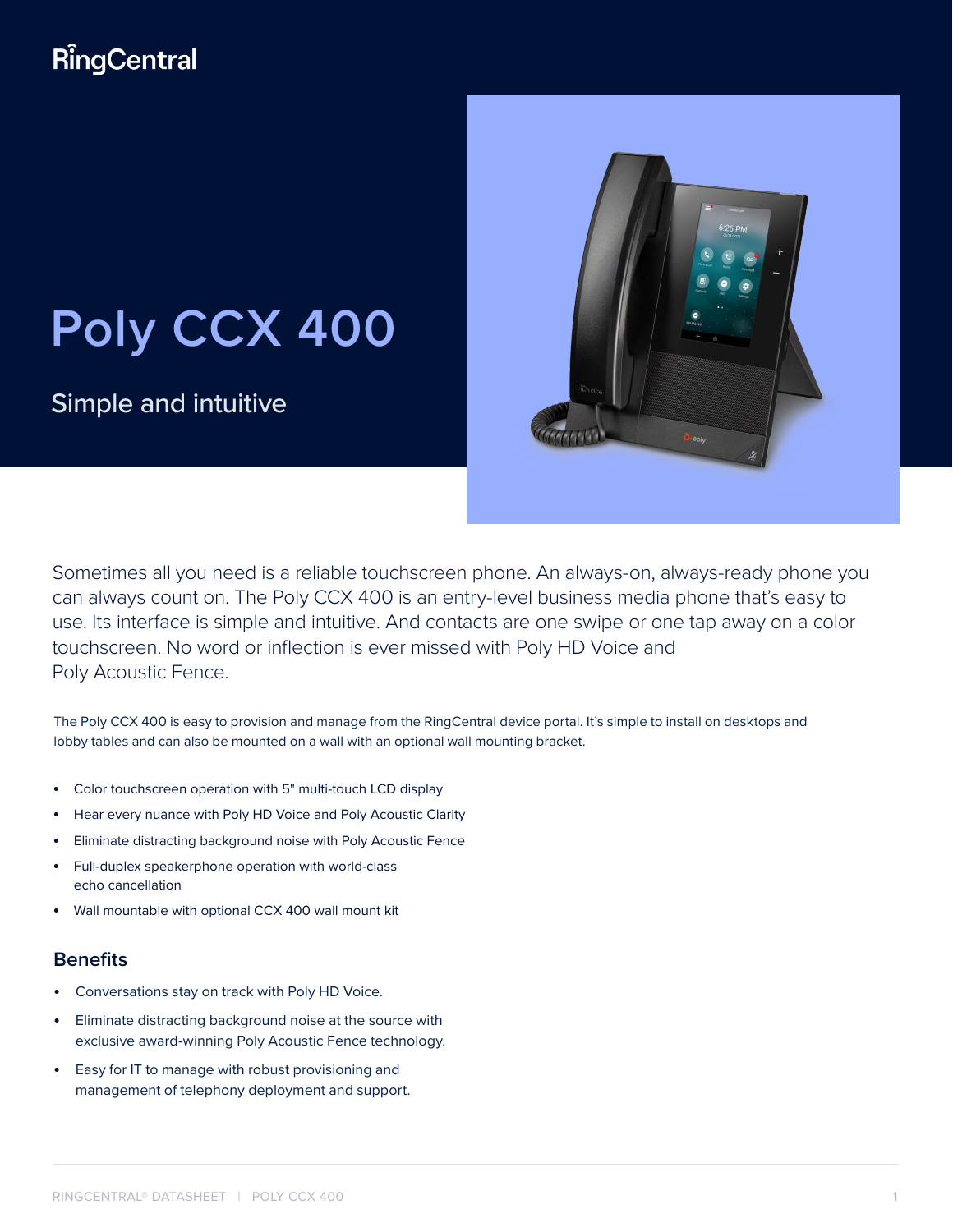#### **Specifications**

#### **User interface features**

- Gesture-based, multitouch-capable capacitive touchscreen
- 5-inch color LCD (720 x 1280 pixel)
- 9:16 aspect ratio
- Screen saver
- On-screen virtual keyboard
- Voicemail support
- Adjustable base height
- One USB type-A port (2.0 compliant) for media and storage applications
- Unicode UTF-8 character support
- Adjustable font size selection (regular, medium, large)
- Normal and dark mode
- Multilingual user interface including Chinese, Danish, Dutch, English (Canada/US/UK), French, German, Italian, Japanese, Korean, Norwegian, Polish, Portuguese, Russian, Slovenian, Spanish, and Swedish

#### **Audio features**

- Poly HD Voice technology delivers lifelike voice quality for each audio path; handset, hands-free speakerphone, and optional headset
- Poly Acoustic Clarity technology providing full-duplex conversations, acoustic echo cancellation, and background noise suppression
- TIA-920 wideband audio, type 1 compliant (IEEE 1329 full duplex)
- Frequency response—150 Hz–7 kHz for handset, optional headset and hands-free speakerphone modes
- Codecs: G.711 (A-law and μ-law), G.729AB, G.722 (HD Voice), G.722.1 iLBC
- Individual volume settings with visual feedback for each audio path
- Voice activity detection
- Comfort noise generation
- DTMF tone generation (RFC 2833 and in-band)
- Low-delay audio packet transmission
- Adaptive jitter buffers
- Packet loss concealment
- OPUS support

#### **Headset and handset compatibility**

- Dedicated RJ-9 headset port
- Hearing aid compatibility to ITU-T P.370 and TIA 504A standards
- Compliant with ADA Section 508 Subpart B 1194.23 (all)
- Hearing aid compatible (HAC) handset for magnetic coupling to hearing aids
- Compatible with commercially available TTY adapter equipment
- USB headset support

#### **Network and provisioning**

- SIP protocol support
- SDP
- IETF SIP (RFC 3261 and companion RFCs)
- Two-port gigabit Ethernet switch
- 10/100/1000 Base-TX across LAN and PC ports
- Conforms to IEEE802.3-2005 (Clause 40) for Physical media attachment
- Conforms to IEEE802.3-2002 (Clause 28) for link partner auto-negotiation
- Manual or dynamic host configuration protocol (DHCP) network setup
- Time and date synchronization using SNTP
- FTP/TFTP/HTTP/HTTPS server-based central provisioning for mass deployments
- Provisioning and call server redundancy supported
- QoS Support—IEEE 802.1p/Q tagging (VLAN), Layer 3 TOS, and DHCP
- VLAN—CDP, DHCP VLAN discovery, LLDPMED for VLAN discovery
	- Network address translation support for static configuration and "keep-alive"
- SIP signaling
- RTCP and RTP support
- **Event logging**
- **Syslog**
- Hardware diagnostics
- Status and statistics reporting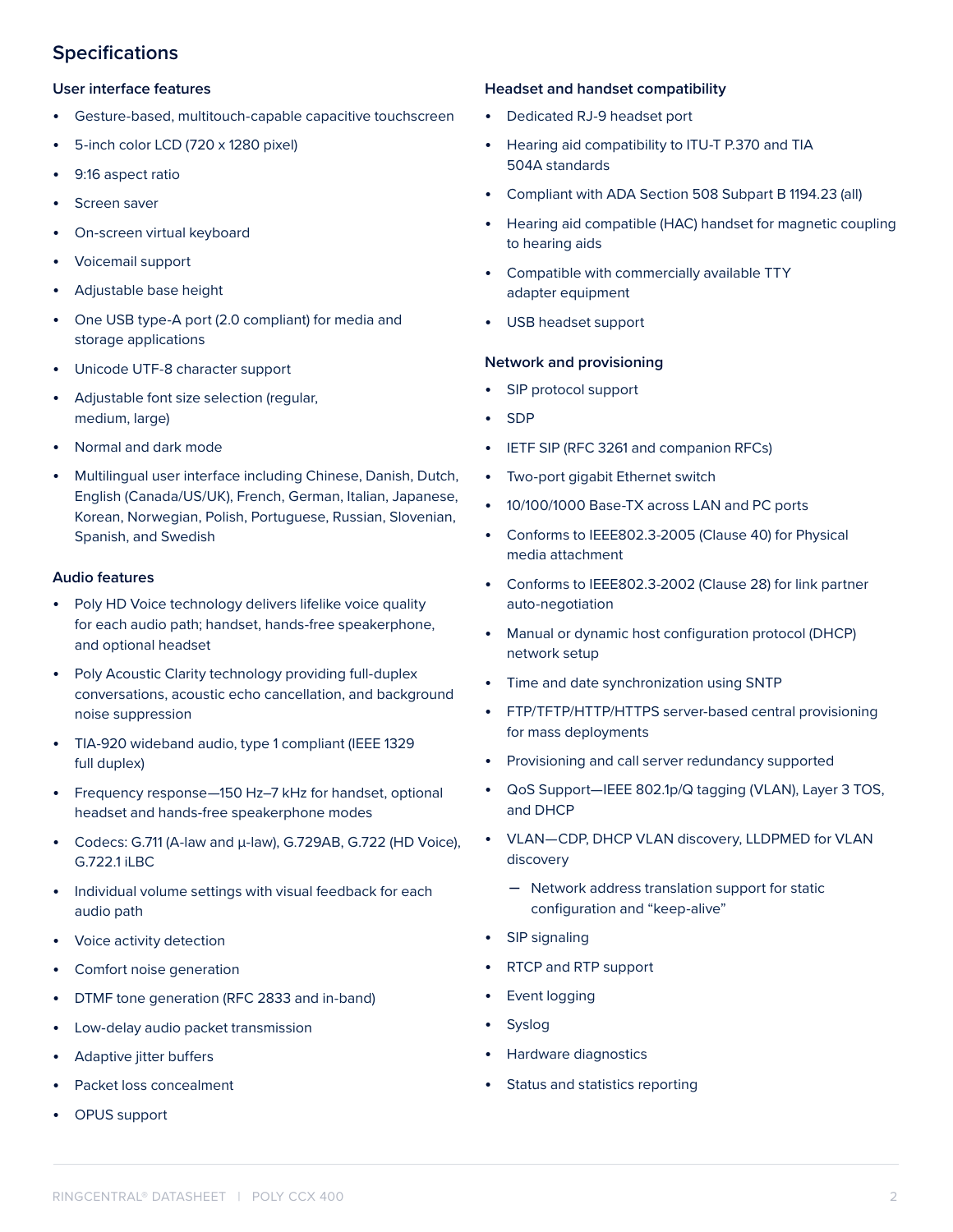- IPv4 and IPv6
- TCP
- UDP
- DNS-SRV

#### **Security**

- 802.1X authentication and EAPOL
- Media encryption via SRT
- Transport layer security (TLS)
- Encrypted configuration files
- Digest authentication
- Password login
- Support for URL syntax with password for boot server address
- HTTPS secure provisioning
- Support for signed software executables

#### **Power**

- Built-in auto sensing IEEE 802.3af Power over Ethernet (Class 3) 13 W (Max)
- External Universal AC/DC Adapter (optional) 5 VDC @ 3 A (15 W)
- ENERGY STAR rated

#### **Regulatory approvals**

- Australia RCM
- Brazil ANATEL
- Canada ICES and NRTLc
- China RoHS 2.0
- EEA CE Mark
- Eurasian Customs Union EAC
- Indonesia SDPPI
- Japan VCCI
- **Mexico NYCE**
- NZ Telepermit
- Saudi Arabia CITC
- South Africa ICASA
- South Korea KC
- USA FCC and NRTL

#### **Safety**

- UL 62368-1
- CAN/CSA C22.2 No. 62368-1-14
- EN 62368-1
- IEC 60950-1 & IEC 62368-1
- AS/NZS 62368-1

#### **EMC**

- FCC Part 15 Class B
- ICES-003 Class B
- EN 55032 Class B
- EN 55024
- CISPR32 Class B
- VCCI Class B

#### **Operating system**

• Android 9

#### **Operating conditions**

- Temperature: 0 to 40  $^{\circ}$ C (+32 to 104  $^{\circ}$ F)
- Relative humidity: 5% to 95%, noncondensing

#### **Storage temperature**

•  $-40$  to  $+70$  °C (-40 to  $+160$  °F)

#### **Poly CCX 400 business media phone comes with:**

- Console
- Handset with handset cord
- Network (LAN) cable—CAT-5E
- Desk stand
- Setup sheet

#### **Size unit**

- 18.1 cm x 21.5 cm x 5.0 cm WxHxD
- $\cdot$  7.1 in  $\times$  8.5 in  $\times$  2.0 in WxHxD

#### **Part number**

- 2200-49700-025 CCX 400 Business Media Phone. Open SIP. PoE. Ships without power supply.
- 2200-49700-019 CCX 400 Business Media Phone. Microsoft Teams/SFB. PoE. Ships without power supply.
- 2200-49703-001 CCX 400 wall mount kit